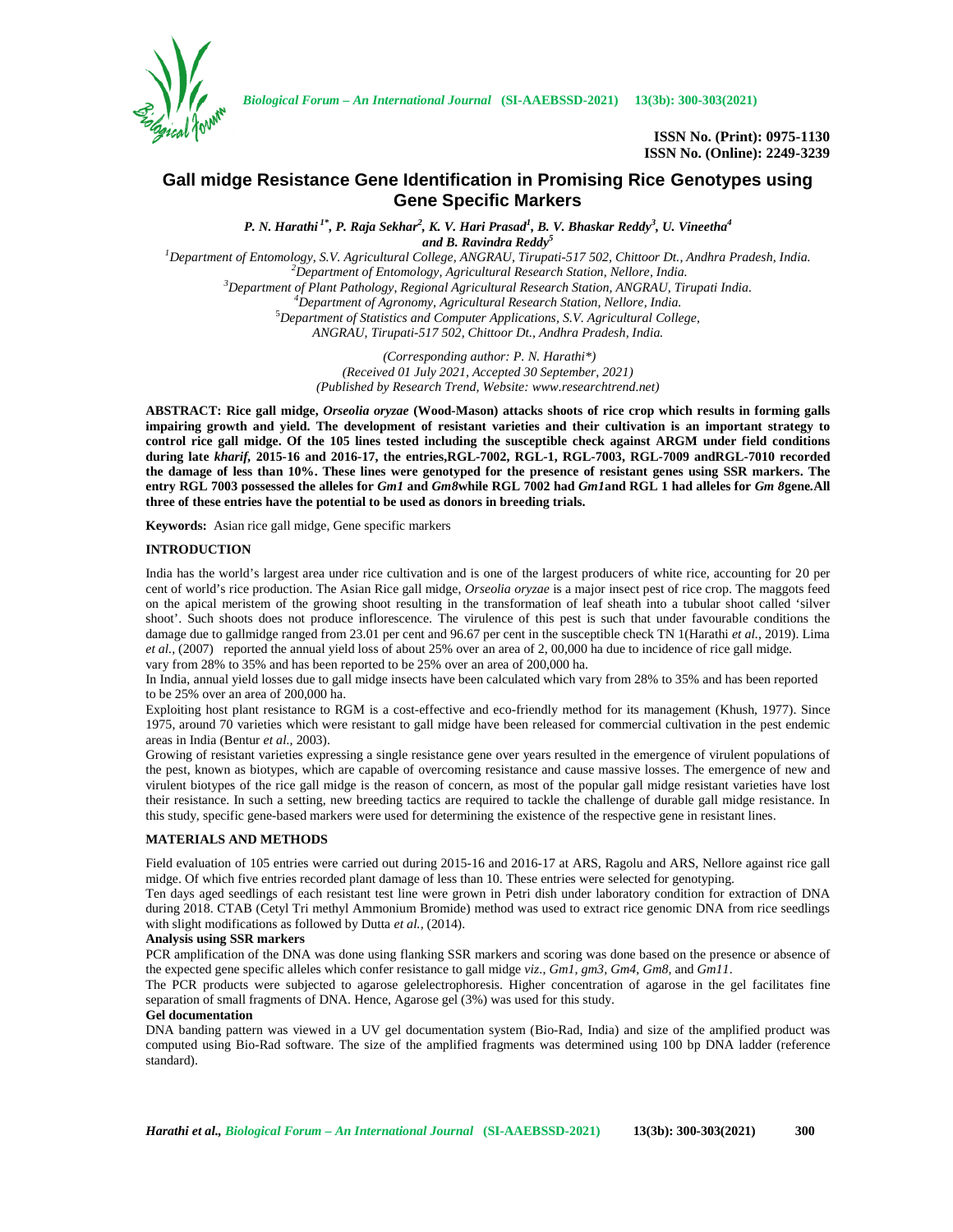## **RESULTS AND DISCUSSION**

Among the 105 field evaluated test lines, five lines recorded(RGL-7002, RGL-1, RGL-7003, RGL-7009 and RGL-7010)per cent plant damage of<10, against rice gall midge were selected for genotyping to record the presence of any reported resistance genes *Gm1*, *gm3*, *Gm4*, *Gm8* and *Gm11* (Table 1). Seven gene specific markers attributing to 5 resistance genes were selected to test the presence of the resistant genes.

| S. No. | Entry    | Per cent Plant damage due to rice gall midge |               |               |               |
|--------|----------|----------------------------------------------|---------------|---------------|---------------|
|        |          | 2015-16                                      |               | 2016-17       |               |
|        |          | <b>30 DAT</b>                                | <b>50 DAT</b> | <b>30 DAT</b> | <b>50 DAT</b> |
|        | $RGL-1$  | 2.50                                         | 6.50          | 0.00          | 5.8           |
|        | RGL-7002 | 5.00                                         | 7.50          | 0.00          | 7.37          |
|        | RGL-7003 | 7.5                                          | 8.75          | 0.00          | 7.19          |
|        | RGL-7009 | 0.00                                         | 5.00          | 0.00          | 5.83          |
|        | RGL-7010 | 0.00                                         | 2.50          | 4.50          | 6.35          |

#### *Gm1 gene specific markers*

The SSR marker, RM23956 specified for *Gm1* gene, amplified at expected band size of ~610 bp in TN 1 (susceptible check) and at  $\sim$ 990 bp in the resistant donor (W 1263) and none of the entries amplified at  $\sim$ 990 bp or at 610 bp. The band size among the entries ranged from ~580 to 590 ~bp with no amplification in RGL 7003.

Another *Gm1* gene specific marker RM23914 was also amplified for its presence in the test entries and compared with resistant and susceptible check, the banding pattern was not clear among all the rice genotypes compared. In W1263 and TN 1, this marker amplified at ~165 bp and ~100 bp products respectively. The entries, RGL 1, RGL 7003, RGL 7009 and RGL 7010 amplified similar to W 1263, except for the line RGL 7002, which amplified at 165 bp.

Another gene specific marker RM23865 was amplified at a band size of ~200 bp in Kavya, similar banding pattern was observed in RGL 7002 and RGL 7003 (Plate 1).



**M: Marker - 100bp**

**Plate 1:** Amplification pattern for the presence of RM 23865 marker of the *Gm1* in specified genotypes.

### *gm3del3 gene specific marker*

This marker amplified at a band size ~250 bp in RP2068-18-3-5 (resistant source) and in all the selected entries the amplification was just above the specific site of ~250 bp revealing the absence of specific resistant site in the entries. The amplification of RP 2068-18-3-5 is in agreement with Anusha (2017) and Dutta *et al.* (2014) (Plate 2).



**M: Marker - 100bp**

**Plate 2:** Amplification pattern for the presence of *gm3del3*marker of the *gm3* in specified genotypes.

*Harathi et al., Biological Forum – An International Journal* **(SI-AAEBSSD-2021) 13(3b): 300-303(2021) 301**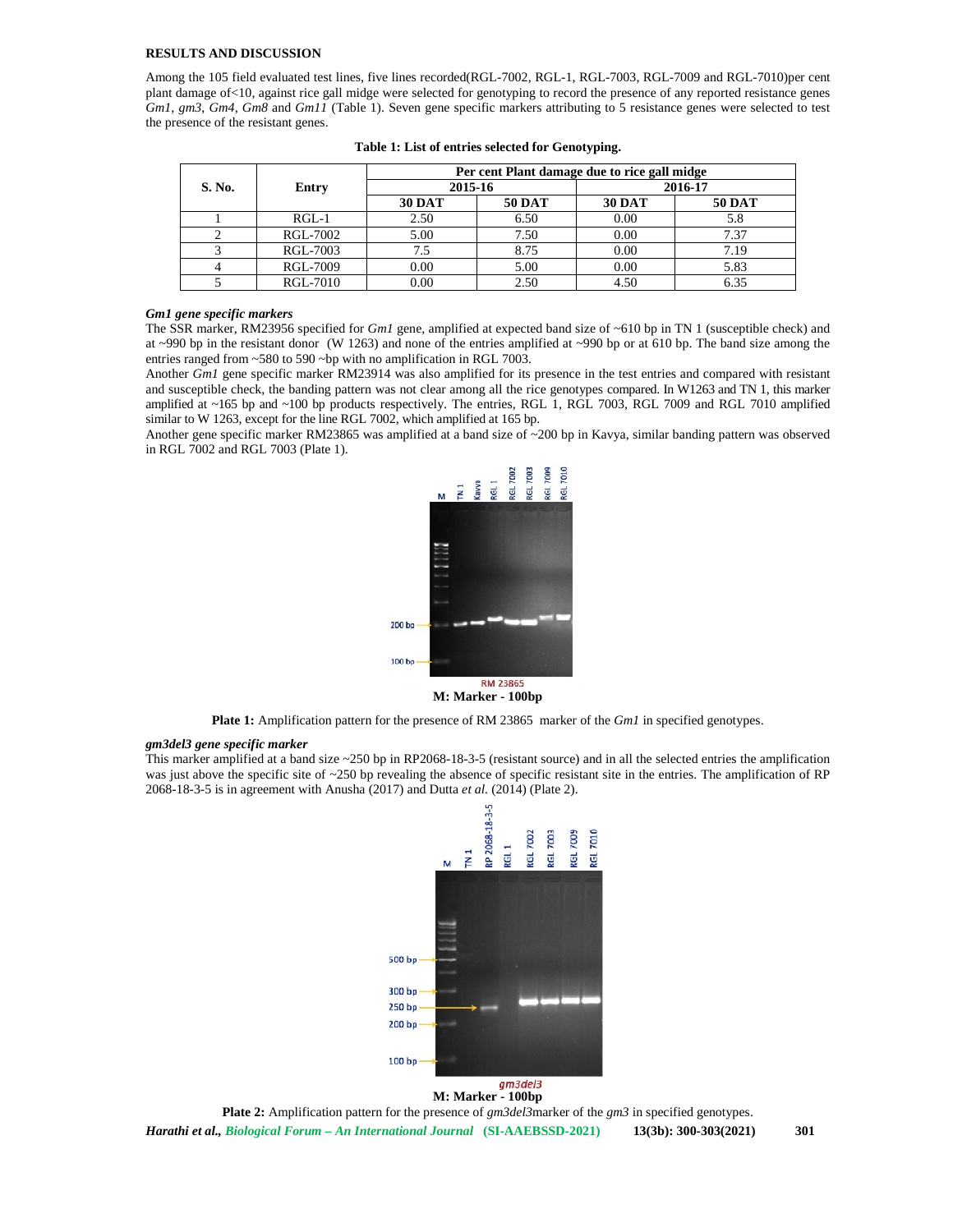#### *Gm4gene specific marker*

LRR Del: This marker amplified the susceptible specific allele (TN 1) at a band size of ~550 bp in RGL 1 and this site is absent in all the other selected entries. The amplification of the marker with respect to susceptible specific allele is in agreement with Divya *et al.* (2014) (Plate 3).



# **M: Marker - 100bp**

**Plate 3:** Amplification pattern for the presence of LRR Del marker of the *Gm4* in specified genotypes.

#### *Gm8gene specific marker*

**PRP:** This marker amplified at a band size of ~320 bp in Aganni (resistant check) and in the entries RGL 1 and RGL 7003. (Plate 4).



# **M: Marker - 100bp**

**Plate 4:** Amplification pattern for the presence of the PRP marker of the *Gm8* gene in specified genotypes.

# *Gm11gene specific marker*

In the present study, RM 235 and RM 28574 were used to identify the *Gm11* gene in rice genotypes. Amplification of these genes was not observed in the entries tested, none of the selected entries were found to possess *Gm11*. In contrary, Himabindu *et al.,*(2010) tagged and mapped the new gall midge resistance gene, *Gm11*in CR57-MR1523 using SSR markers, RM 235, RM28574, RM28706, RM17, RM28564 and RM28784 onchromosome 12.

*Harathi et al., Biological Forum – An International Journal* **(SI-AAEBSSD-2021) 13(3b): 300-303(2021) 302** In this study, amplification was observed in resistant check (Kavya), susceptible check (TN 1) and in all selected test entries with RM 23865. Amplification of RM 23865, similar to Kavya was found in RGL 7002 and RGL 7003. When the test entries were amplified with *gm3del3*, amplification was observed in all the entries except for RGL-1, but at a different site from target amplification. Of the 5 selected entries, bands similar to resistant entries were found only in RGL1 and RGL 7003(presence of Gm8 gene specific marker at ~320 bp as in Aganni) and RGL 7003and RGL 7002 for the presence of Gm1 gene similar to Kavya at ~200 bp. In case of RGL 1, Gm8 was amplified similar to resistant check, while in other selected entries new genes might be present which confer resistance against gall midge and can be explored for developing gall midge resistant genotypes. Sama *et al.,* (2012) reported that the markers RM22685 and RM22709 closely flank the *Gm8*gene and this gene was mapped within a 400 kbp region to chromosome 8. These closely linked markers were used to identify nine other gall midge-resistant genotypes.